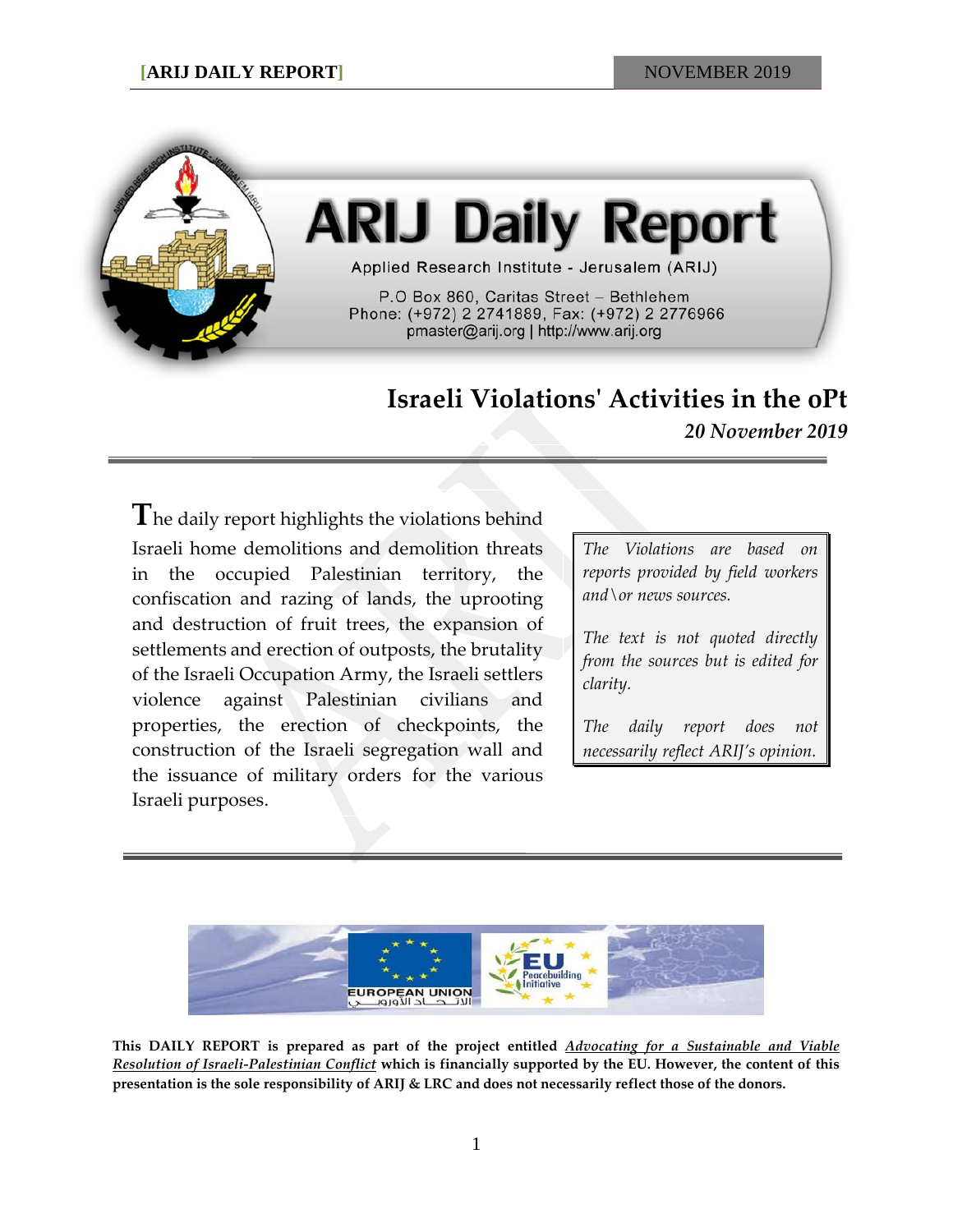#### **Israeli Arrests**

- The Israeli Occupation Army (IOA) detained Qussai Ziad al-Alama, 22, from Beit Ummar town, north of Hebron, while walking at the main entrance of the city. (IMEMC 20 November 2019)
- The Israeli Occupation Army (IOA) detained Mousa Issa Awad, and his son Sa'ad, from Yatta town, south of Hebron, after stopping them at a military roadblock near the entrance road of Nablus city, in northern West Bank. (IMEMC 20 November 2019)
- In Hebron, in southern West Bank, The Israeli Occupation Army (IOA) invaded and ransacked several homes in the al-'Arroub refugee camp, north of the city, and detained Khaled Salim Roshdi and Hasan Maher Sharif, while Mohammad Khaled al-Moghrabi was taken prisoner from his home in Hebron city. (IMEMC 20 November 2019)
- In Tulkarem, in northern West Bank, the Israeli Occupation Army (IOA) detained Tareq Mahmoud ad-Doosh, 25, and Mahmoud Abdul-Hamid Sudani, 23, while crossing Ennab Military roadblock. (IMEMC 20 November 2019)
- In Nablus, in northern West Bank, the The Israeli Occupation Army (IOA) detained Abdul-Karim Shaher Mleitat, 35, from his home in Beit Forik town, southeast of the city. (IMEMC 20 November 2019)
- In Salfit, in central West Bank, the Israeli Occupation Army (IOA) detained Adnan Samara, 34, from his home in Bruqin town, west of the city. (IMEMC 20 November 2019)
- In occupied Jerusalem, the Israeli Occupation Army (IOA) invaded and ransacked the home of the head of the Health Ministry office, Samir Jibril, and detained him. (IMEMC 20 November 2019)
- The Israeli occupation Army (IOA) stormed Rummanah town, west of the West Bank city of Jenin, amid heavy firing of tear gas canisters. The IOA deployed at the entrance of the town, blocked it, and hindered the movement of Palestinian vehicles. (PALINFO 20 November 2019)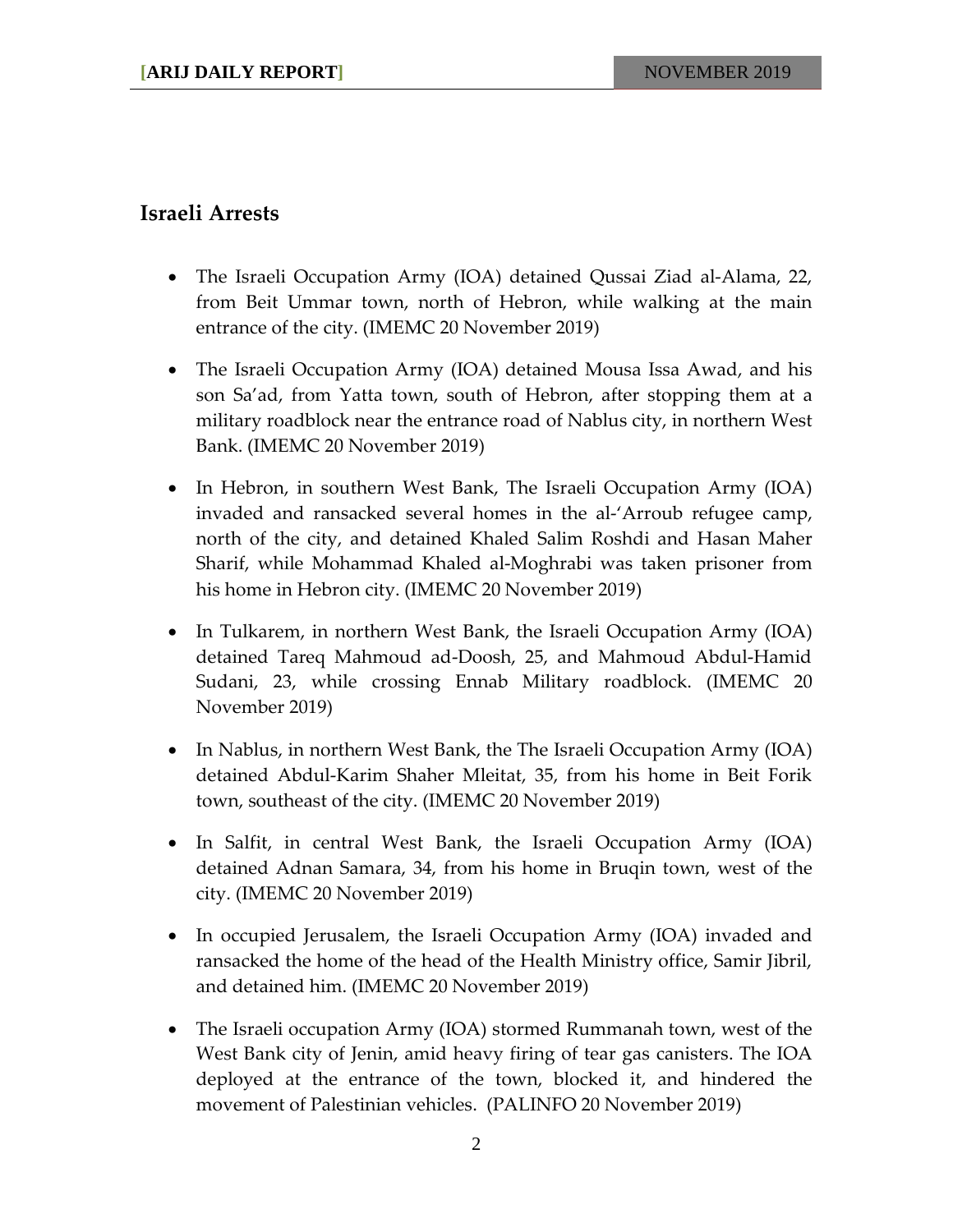•

### **Home Demolition & Demolition threats**

- The Israeli Occupation Army(IOA) demolished two Palestinian homes in Shuqba village, northwest of the central West Bank city of Ramallah. Several army jeeps, and bulldozers, invaded the village and demolished the homes, for being built without a permit from the so-called "Civil Administration Office," the executive branch of the illegal Israeli occupation of the West Bank. The homes are owned by Abdul-Jaber al-Masri, and that the soldiers briefly detained him along with his brother. (IMEMC 20 November 2019)
- The Israeli municipality in Occupied Jerusalem demolished a Palestinian house in al-Ashqariya neighborhood of Beit Hanina town at the pretext of unlicensed construction. The IOA who escorted the bulldozers and a municipal crew, forcibly removed the Alloun family from the house, physically assaulted its members and injured one of them in his leg. Municipal employees only gave resident Allon a quarter of an hour to procure and pay 25,000 shekels in order to stop the demolition process, and later the bulldozers embarked on knocking down his house. Municipal workers removed some of the furniture from the house and gave him only five minutes to take away his belongings before they razed it to the ground while there was still many things inside. The municipality had already forced Alloun to pay a construction penalty worth 40,000 shekels in 2016. Alloun was living with his wife and kids in the house, which he built in 2011. (PALINFO 20 November 2019)

#### **Confiscation & Razing of lands**

• The Israeli occupation army (IOA) carried out a limited incursion into the eastern area of Rafah province, southern Gaza Strip. Seven Israeli military bulldozers rolled a few hundred meters into Palestinian lands near the border fence and leveled them amid heavy firing of live ammunition. (PALINFO 20 November 2019)

#### **Israeli Closures**